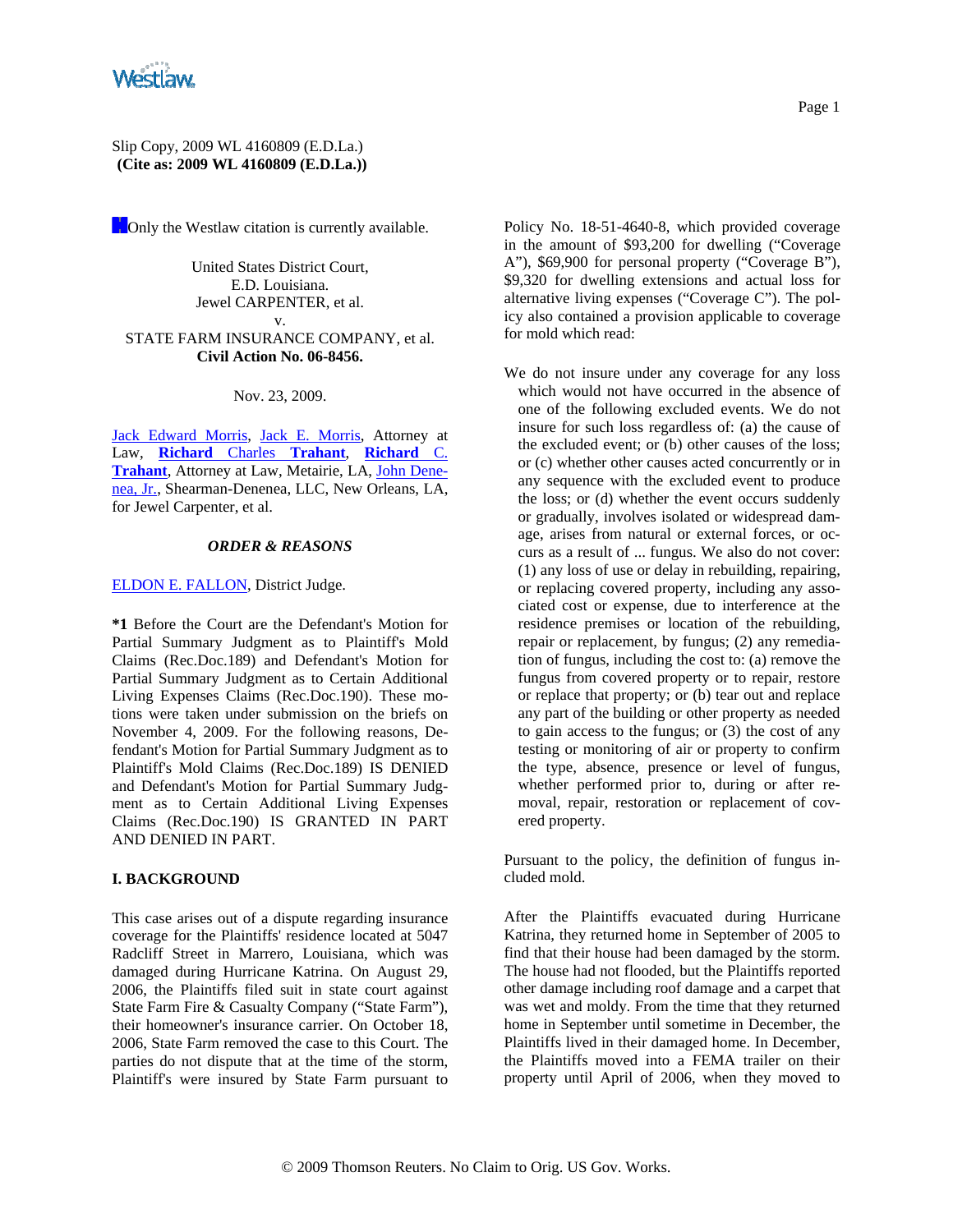West Monroe, Louisiana. The plaintiffs still reside in West Monroe at this time.

**\*2** On September 6, 2005, State Farm issued a \$2,500 advance payment to the Carpenters. Although State Farm made multiple attempts to inspect Plaintiffs' property and had other communication with the Plaintiffs during September, October and December of 2005, the property was never inspected or adjusted by State Farm prior to the initiation of this lawsuit in August of 2006. Subsequently, the property has been inspected several times and the Carpenters have received several additional payments from State Farm. $\frac{FN1}{FN}$  However, the Plaintiffs assert that they have not yet been adequately compensated under their policy.

> FN1. The details of these inspections and payments are irrelevant to resolution of the issues presently before the Court.

# **II. PRESENT MOTIONS**

Defendant has filed a Motion for Partial Summary Judgment as to Plaintiff's Mold Claims. In their motion, State Farm asserts that the Carpenter's policy unambiguously excluded coverage for mold damage regardless of the cause of the mold and therefore asks that the Court "enter an Order providing that Plaintiffs may not recover for mold damage in this case." (Rec. Doc. 189, at 2.) The Plaintiffs have responded and argue that the policy does not exclude recovery for damages that would have been sustained even in the absence of mold, that State Farm has not met their burden of proving that any specific damages in this case fit into the exclusion, and that significant issues of material fact therefore remain making summary judgment inappropriate. Furthermore, Plaintiffs argue that they can recover for mold damage to the extent that it resulted from State Farm's alleged bad faith in adjusting their claim.

Defendant has also filed a Motion for Partial Summary Judgment as to Certain Additional Living Expenses Claims. In this motion, State Farm argues that the policy only allows recovery of additional living expenses ("ALE") when a policy holder's home is rendered uninhabitable. Because the Carpenters actually lived in their home from September of 2005 until at least December of 2005, State Farm claims that the house could not have been uninhabitable as a matter

of law. State Farm further argues that the policy allows for recovery of ALE only for the minimum time required to settle elsewhere. Therefore, State Farm asserts that the Carpenters cannot recover ALE for the time period after they had relocated to West Monroe as a matter of law. The Carpenters have responded and take the position that whether their house was uninhabitable is a question of fact. Additionally, they argue that they would not have relocated but for State Farm's bad faith failure to timely adjust and pay their claim and that they should not be precluded from recovering for ALE that resulted from State Farm's alleged bad faith.

## **III. LAW & ANALYSIS**

Summary judgment is appropriate in a case if "there is no genuine issue as to any material fact." Fed.R.Civ.P. 56(c). "The moving party bears the burden of demonstrating that there exists no genuine issues of material fact." *In re Vioxx Products Liability Litigation,* 501 F.Supp.2d 776, 781 (E.D.La.2007). In determining whether a genuine issue of material fact exists, the Court must "review the facts drawing all inferences most favorable to the party opposing the motion." *Gen. Universal Sys., Inc. v. Lee,* 379 F.3d 131, 137 (5th Cir.2004). But because "only those disputes over facts that might affect the outcome of the lawsuit under governing substantive law will preclude summary judgment," questions that are unnecessary to the resolution of a particular issue "will not be counted." *Phillips Oil Co. V. OKC Corp.,* 812 F.2d 265, 272 (5th Cir.1987).

**\*3** The mere argued existence of a factual dispute does not defeat an otherwise properly supported motion. *See Anderson v. Liberty Lobby, Inc.,* 477 U.S. 242, 248, 106 S.Ct. 2505, 91 L.Ed.2d 202 (1986). Therefore, "[i]f the evidence is merely colorable, or is not significantly probative," summary judgment is appropriate. *Id.* at 249-50 (citations omitted). Summary judgment is also proper if the party opposing the motion fails to establish an essential element of his case and on which they bear the burden of proof. *Patrick v. Ridge,* 394 F.3d 311, 315 (5th Cir.2004); *see also Celotex Corp. v. Catrett,* 477 U.S. 317, 322- 23, 106 S.Ct. 2548, 91 L.Ed.2d 265 (1986). The nonmovant's conclusory allegations or bare assertions unsupported by facts are insufficient to defeat a motion for summary judgment. *Anderson,* 477 U.S. at 247-48, 106 S.Ct. 2505.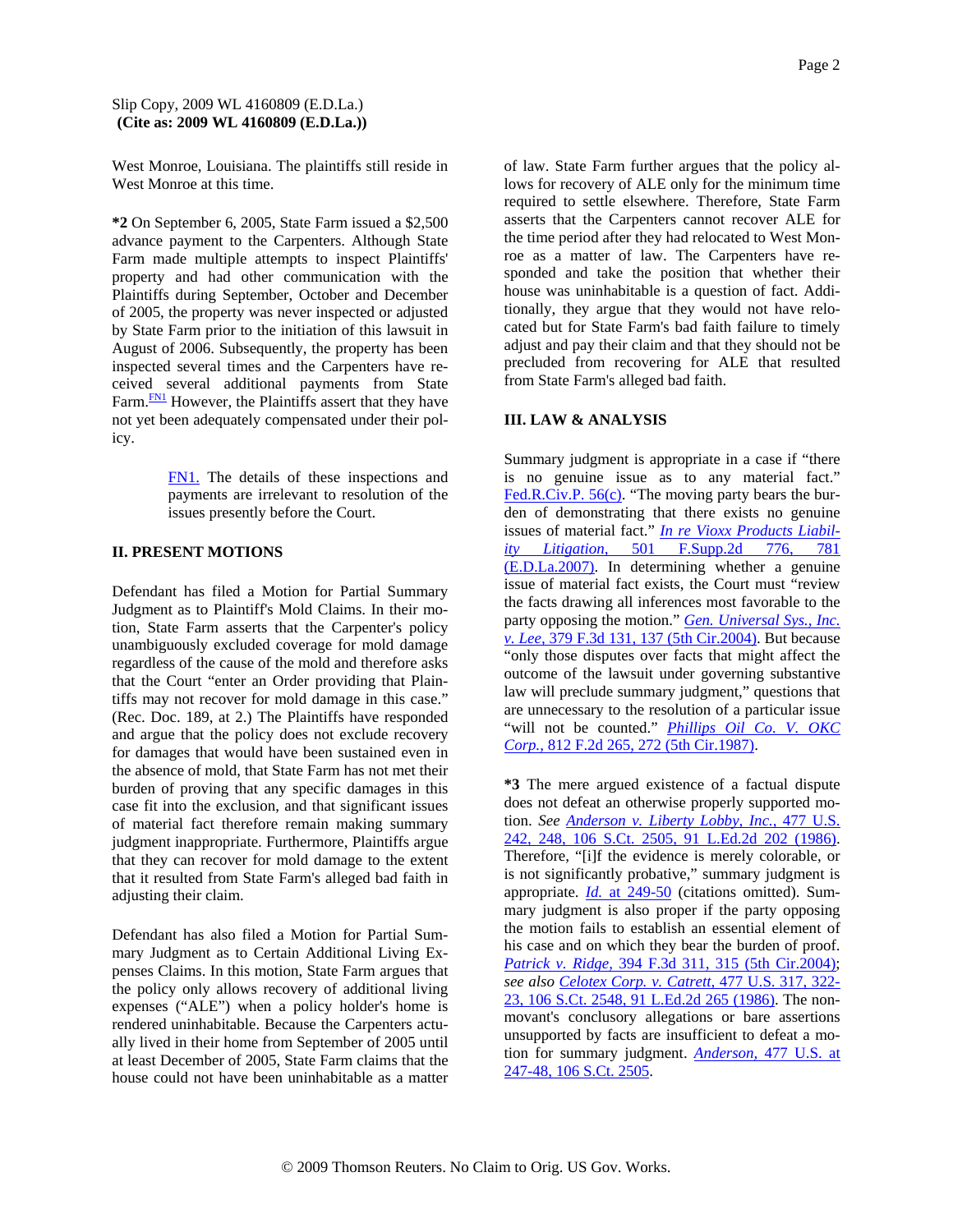#### **A. Plaintiff's Mold Claims**

The parties apparently do not dispute that Plaintiff's homeowners policy contained the mold provision discussed above or that the provision applies to any mold damage that would not have occurred absent the mold. Accordingly, State Farm "requests that this Court enter an Order providing that 'even where mold results from a covered cause of loss[,] the endorsement unambiguously excludes coverage." (Rec. Doc. 197, at 1-2 (quoting *Deutsch v. State Farm Fire & Cas. Co.,* Case No. 06-8450, 2009 WL 2599234, at  $*3$  (E.D.La. Aug. 21, 2009)).) State Farm then goes on to concede, in a motion for summary judgment, that "[t]he jury will determine how much of Plaintiffs' alleged damages are excluded." (Rec. Doc. 197, at 2.) Thus, the Defendant is essentially requesting a jury instruction. While the Defendant may be correct on the law, such a request is premature.

As Plaintiff points out, the Defendant bears the burden of proving that an otherwise covered damage falls within an applicable exclusion. *Dickerson v. Lexington Ins. Co.,* 556 F.3d 290, 295 (5th Cir.2009). Considering the exclusion at issue here, which precludes only that damage that would not have occurred in the absence of mold, there remain numerous issues of material fact regarding the cause of the mold. Specifically, Defendant will have to prove that any damage they seek to exclude would not have occurred in the absence of mold.  $\frac{FN2}{FN2}$  Furthermore, if Plaintiff is able to prove that State Farm acted in bad faith and that this led to mold damage, then Plaintiff may be able to recover for this damage. $\frac{FN3}{FN3}$  Thus, it is apparent that many factual questions remain regarding the cause of Plaintiff's damages and summary judgment is inappropriate. However, the Court will deal with the mold exclusion with an appropriate jury instruction.

> FN2. As Judge Zainey has recognized, the mold exclusion is very broad in its application. *Deutchsh,* 2009 WL 2599234, at \*4. If the Defendant is able to prove that any of Plaintiffs' damages would not have occurred absent the mold, than those damages are excluded under the policy even if they were caused by wind driven rain or some other covered loss. *Id.*

Page 3

FN3. Whether or not State Farm acted in bad faith is not an issue before the Court at this time.

# **B. Plaintiff's Claims for Alternative Living Expenses**

State Farm next argues that they are entitled to summary judgment regarding certain claims that the Carpenter's have made for ALE. Pursuant to the Carpenters' policy, "[i]f a Loss Insured causes the residence premises to become uninhabitable, we cover the necessary increase in cost to maintain your standard of living. Payment is for the shortest time required ... for your household to settle elsewhere." First, State Farm argues that the Carpenters actually lived in their home from September of 2005 until at least December of 2005, and that the house could not have been uninhabitable as a matter of law. However, the Plaintiffs have presented evidence that the house was badly damaged and that living conditions were unbearable. While the fact that the Carpenters actually lived in the house during the relevant period may be used as evidence that the house was not uninhabitable, this fact is not dispositive. Many people in desperate situations are forced to live in places that would be considered uninhabitable. Thus, the condition of Plaintiffs house is a question of fact and summary judgment is inappropriate. Of course, if the Plaintiffs are successful in proving at trial that the house was uninhabitable, they will also bear the burden of proving what ALE damages they sustained.

**\*4** State Farm next argues that Plaintiffs' recovery of ALE is limited as a matter of law to "the shortest time required ... for [their] household to settle elsewhere." Accordingly, State Farm claims that the Carpenters may only recovery ALE for the time period prior to April of 2006, when they settled in West Monroe. Plaintiffs respond that under Louisiana law, the ALE provision was a resolutory condition which could be terminated upon their resettling. They further contend that they were forced to relocate only as a result of State Farm's bad faith refusal to fully compensate them, and that State Farm's should not be able to benefit from their own bad faith by having the resolutory condition terminated. According to the Louisiana Civil Code, a resolutory condition is a provision that "may be immediately enforced but will come to an end when [a specified] uncertain event occurs." La. Civ.Code Ann. art. 1767. In addition,